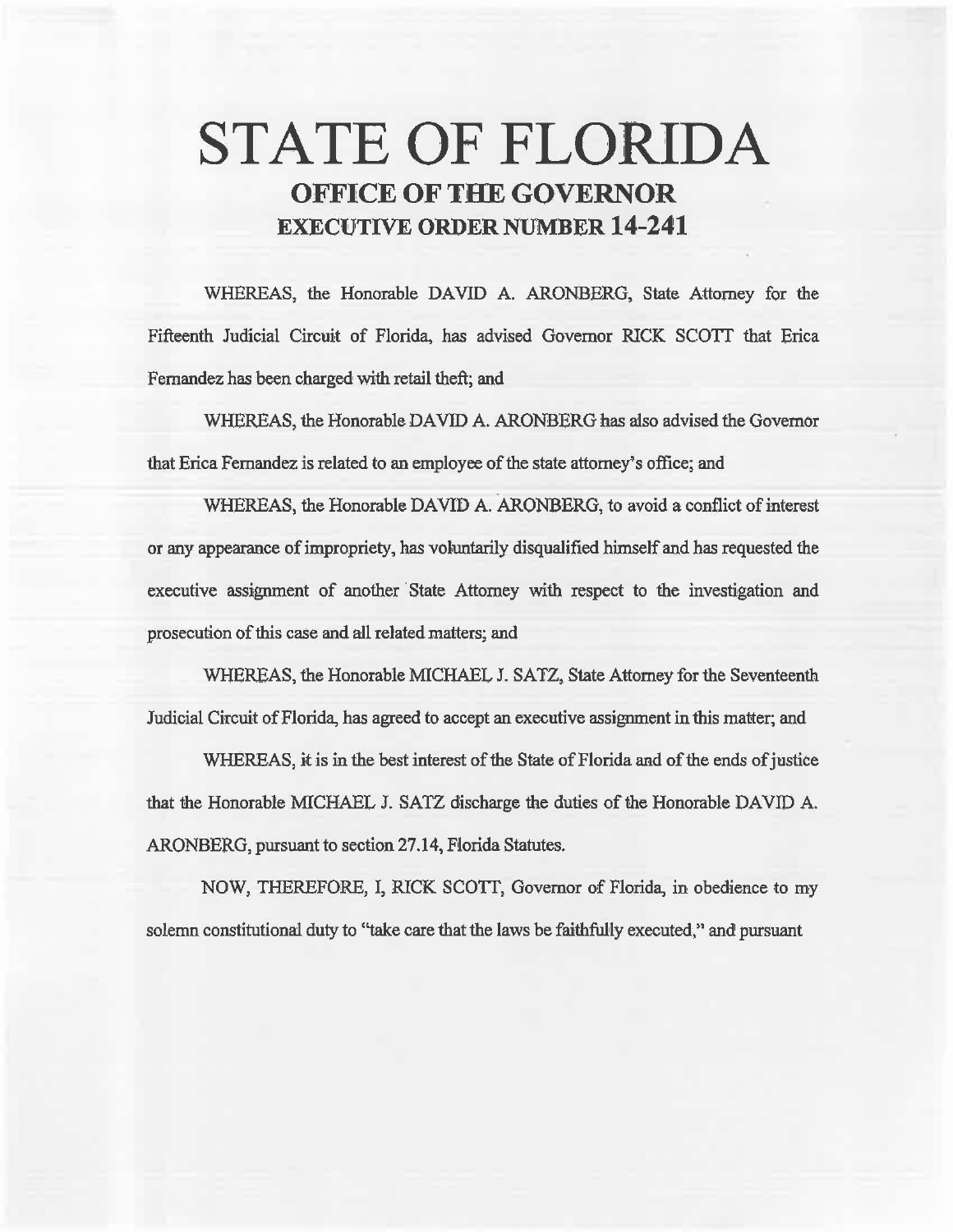to the Constitution and laws of the State of Florida, issue the following Executive Order, effective immediately:

#### Section 1.

The Honorable MICHAEL J. SATZ, State Attorney for the Seventeenth Judicial Circuit of Florida, referred to as the "Assigned State Attorney," is assigned to discharge the duties of the Honorable DAVID A. ARONBERG, State Attorney for the Fifteenth Judicial Circuit of Florida, as they relate to the investigation, prosecution and all matters related to Erica Fernandez.

### Section 2.

The Assigned State Attorney or one or more Assistant State Attorneys and Investigators, who have been designated by the Assigned State Attorney, shall proceed immediately to the Fifteenth Judicial Circuit of Florida, and are vested with the authority to perform the duties prescribed herein.

#### Section 3.

All residents of the Fifteenth Judicial Circuit are requested, and all public officials are directed, to cooperate and render whatever assistance is necessary to the Assigned State Attorney, so that justice may be served.

#### Section 4.

The period of this Executive Assignment shall be for one (1) year, to and including August 26, 2015.